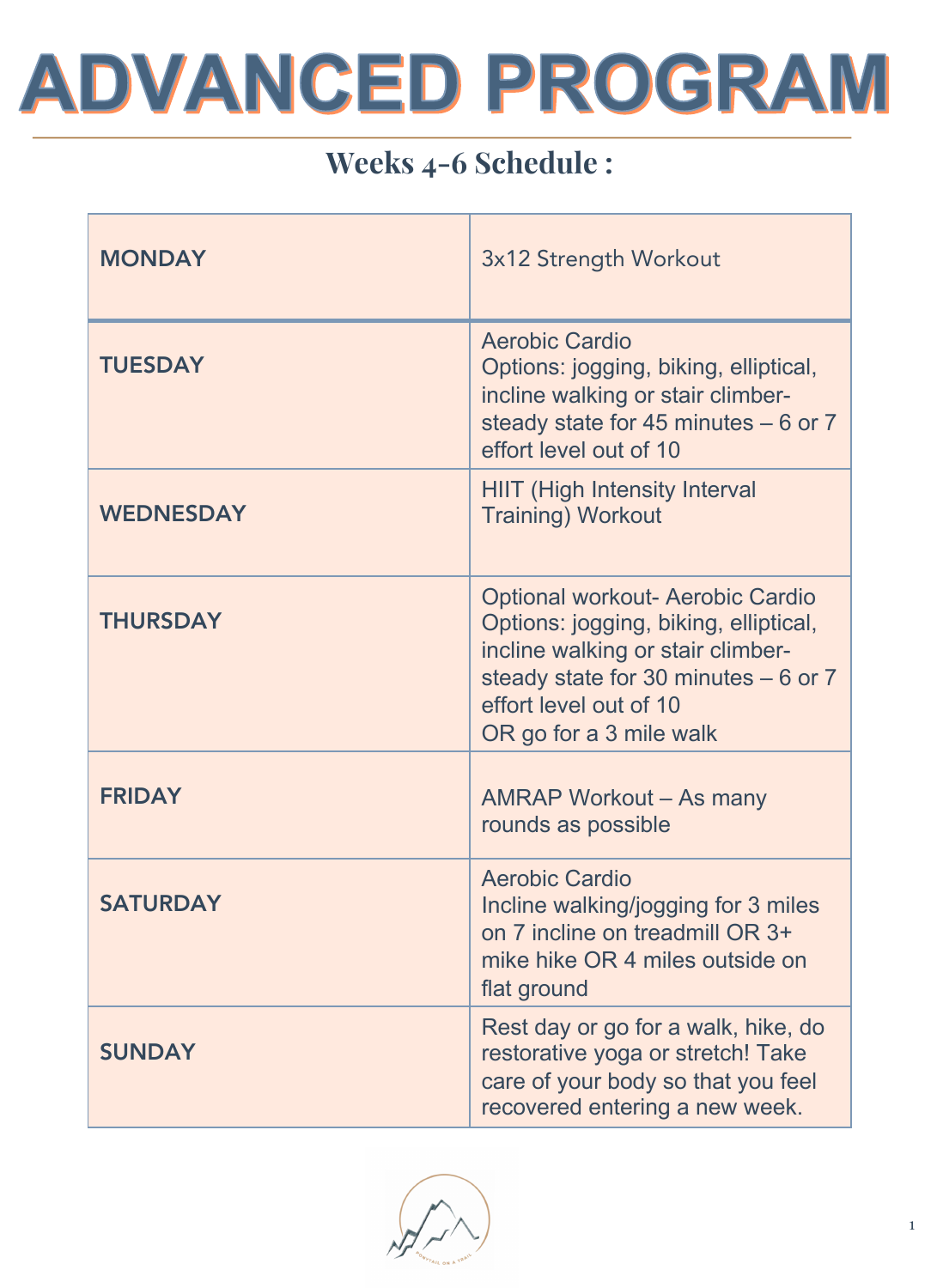

# Weeks 4-6 : Monday Equipment needed: Medium Dumbbells

| <b>EXERCISE</b>                                                                                                                | <b>TIME/REPS/INTENSITY NOTES</b>                                                     |
|--------------------------------------------------------------------------------------------------------------------------------|--------------------------------------------------------------------------------------|
| <b>Bulgarian Deadlift (each side)</b><br>Renegade rows (row into pushup<br>is $1 rep$ )<br><b>Twisting DB V-up (each side)</b> | 3 sets of 12 reps<br>Rest 1 minutes between sets.<br>Minimal rest between exercises. |
| Double rack squat (hold at bottom<br>for 5 seconds)<br>Curl to circle press w/ tri ext<br>Reverse crunches (slow lower)        | 3 sets of 12 reps<br>Rest 1 minutes between sets<br>Minimal rest between exercises.  |
| Lateral lunge add DB (each side)<br>Split stance alt grip rows (each<br>side)<br>Reach across v-ups (each side)                | 3 sets of 12 reps<br>Rest 1 minutes between sets.<br>Minimal rest between exercises. |

#### REPEAT EACH SET 3X THROUGH BEFORE MOVING ON

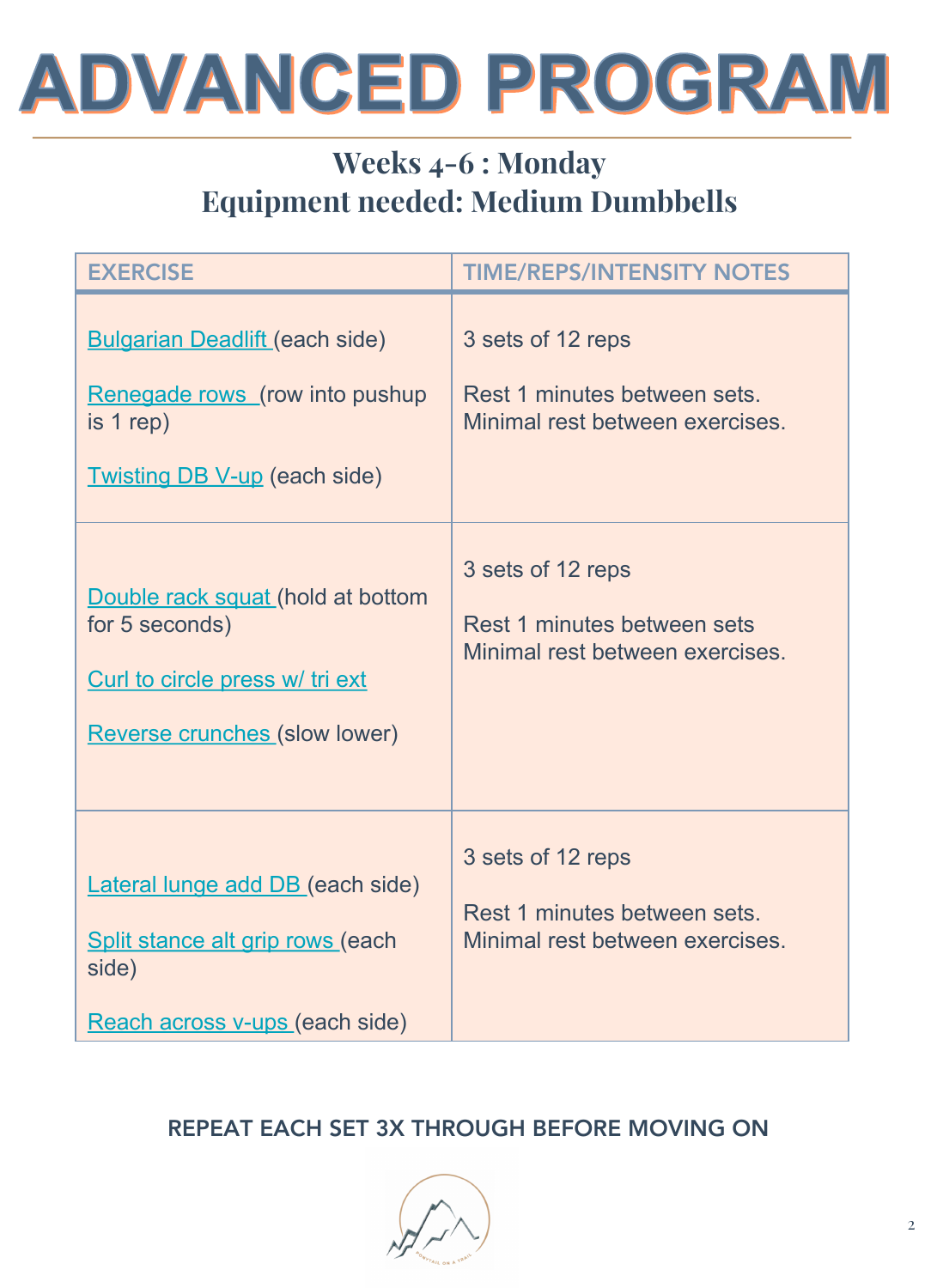# **ADVANCED PROGRAM**

# Weeks 4-6 : Wednesday Equipment needed: Bodyweight+ timer, treadmill if available

| <b>EXERCISE</b>                                                                                                                                                                                                                                                                                                                                            | <b>TIME/REPS/INTENSITY NOTES</b>                                                                                                                       |
|------------------------------------------------------------------------------------------------------------------------------------------------------------------------------------------------------------------------------------------------------------------------------------------------------------------------------------------------------------|--------------------------------------------------------------------------------------------------------------------------------------------------------|
| -Treadmill on incline 7 OR find an<br>incline outside OR sprint in place<br>-180 squat jumps<br>-Runners lunge hops R leg back<br>-Runners lunge hops L leg back<br>-Lateral bound<br>-Treadmill on incline 7 OR find an<br>incline outside OR sprint in place<br>-Plank jacks<br>-Wide to narrow squat hops<br>-Sumo drops<br>-8 jumping jacks, 2 burpees | Week 4: 40 on, 30 off<br>Week 5:40 on, 20 off<br>Week 6: 45 on, 15 off<br>Go HARD during intervals<br>3x total with 1-2 minutes rest<br>between rounds |